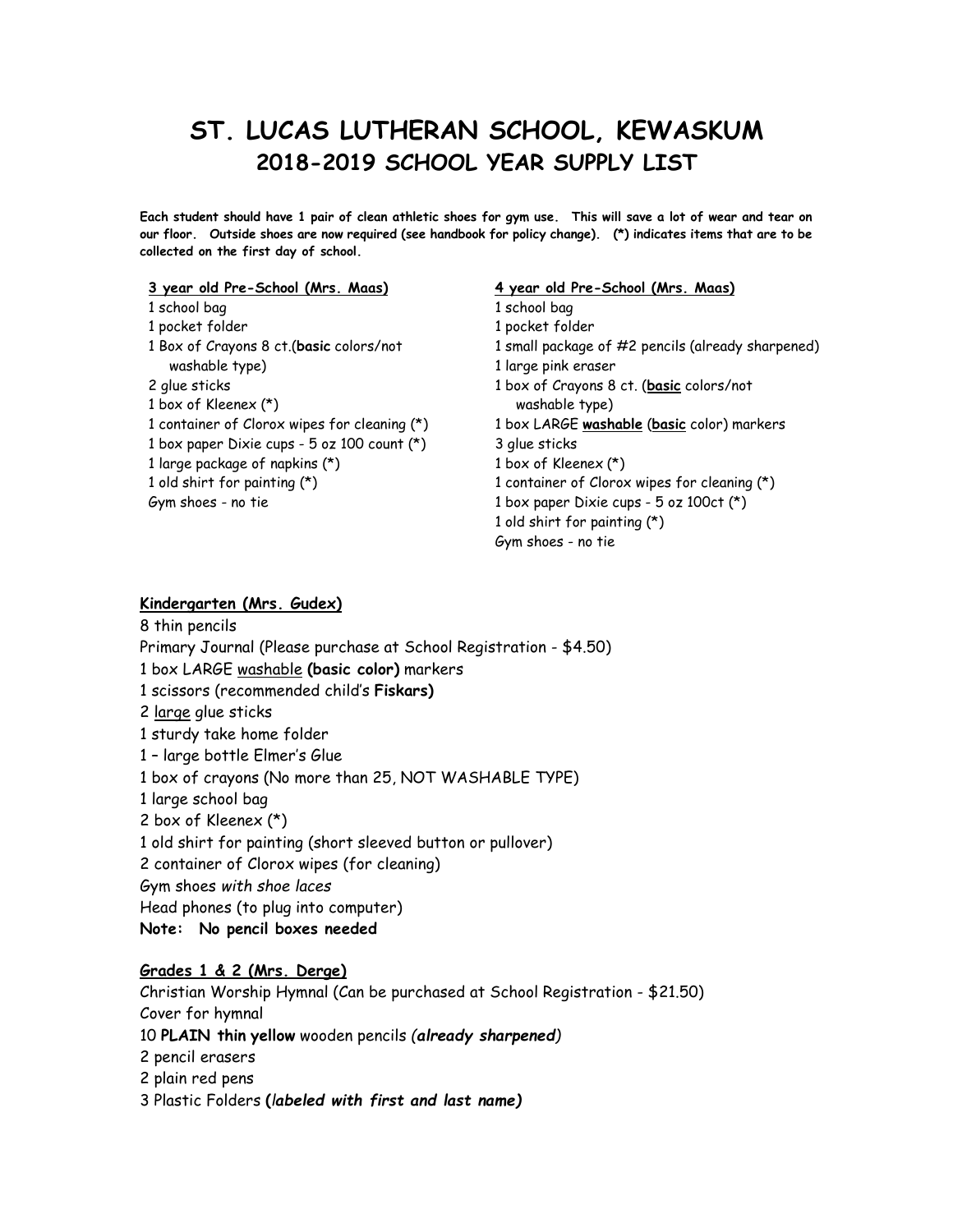pointed tip Fiskars scissors glue sticks pack Crayola crayons *(not washable type)* pack Crayola basic colors markers *(washable)*  $1 - 1 \frac{1}{2}$ " inch 3 ring binder w/pockets on inside front and back covers old shirt for painting *(short sleeved button or pullover)* Gym Shoes **with Laces** boxes of Kleenex containers of Clorox wipes Sturdy back pack *(no wheels, please)* wide line spiral notebook *(Grade 2 only)* Headphones *(For Computer Use)* **Note: No pencil boxes needed**

## **Grades 3 & 4 (Mrs.Yttri)**

| Christian Worship Hymnal                          | Gym shoes                        |
|---------------------------------------------------|----------------------------------|
| NIV Bible (3rd Grade receives one as a gift)      | Colored pencils                  |
| 1 ruler (inches & metric)                         | 1 bottle Elmer's glue            |
| 1 wide-lined loose leaf paper                     | Pencils (#2 lead ~ Mechanical or |
| Regular)                                          |                                  |
| lead for mechanical pencils (if using mechanical) | 6 glue sticks                    |
| 3 red pens                                        | Crayons (24 or 48 ct.)           |
|                                                   |                                  |
| Scissors - sharp point                            | Markers                          |
|                                                   |                                  |

3 box tissues (\*) 2 erasers Headphones & wireless mouse 3 pocket folders

### 1 three-ring binder  $(\frac{1}{2}$ " or 1" size)

1 Assignment Notebook - 4th Grade Only (please purchase at School Registration -\$3.50) 3 Spiral notebooks – Wide Rule - please be sure the papers do not easily come out

| Grades 5 & 6 (Mrs. Trimmer)                |                                       |
|--------------------------------------------|---------------------------------------|
| Christian Worship (hymnal)                 | 1 ruler (inches & metric)             |
| NIV Bible                                  | Erasers                               |
| Scissors - (sharp point)                   | 4 pocket folders                      |
| Pencils (#2 lead)                          | 2 boxes of tissue (*)                 |
| Markers                                    | 2 container of disinfectant wipes (*) |
| Crayons                                    | 2 large or 6 small glue sticks        |
| Colored pencils                            | 4 Spiral notebooks                    |
| 3 red pens                                 | 2 pack loose leaf paper (*)           |
| 1 bottle gel glue                          | Gym shoes                             |
| Headphones & wireless or retractable mouse | 1 compass with a metal point          |